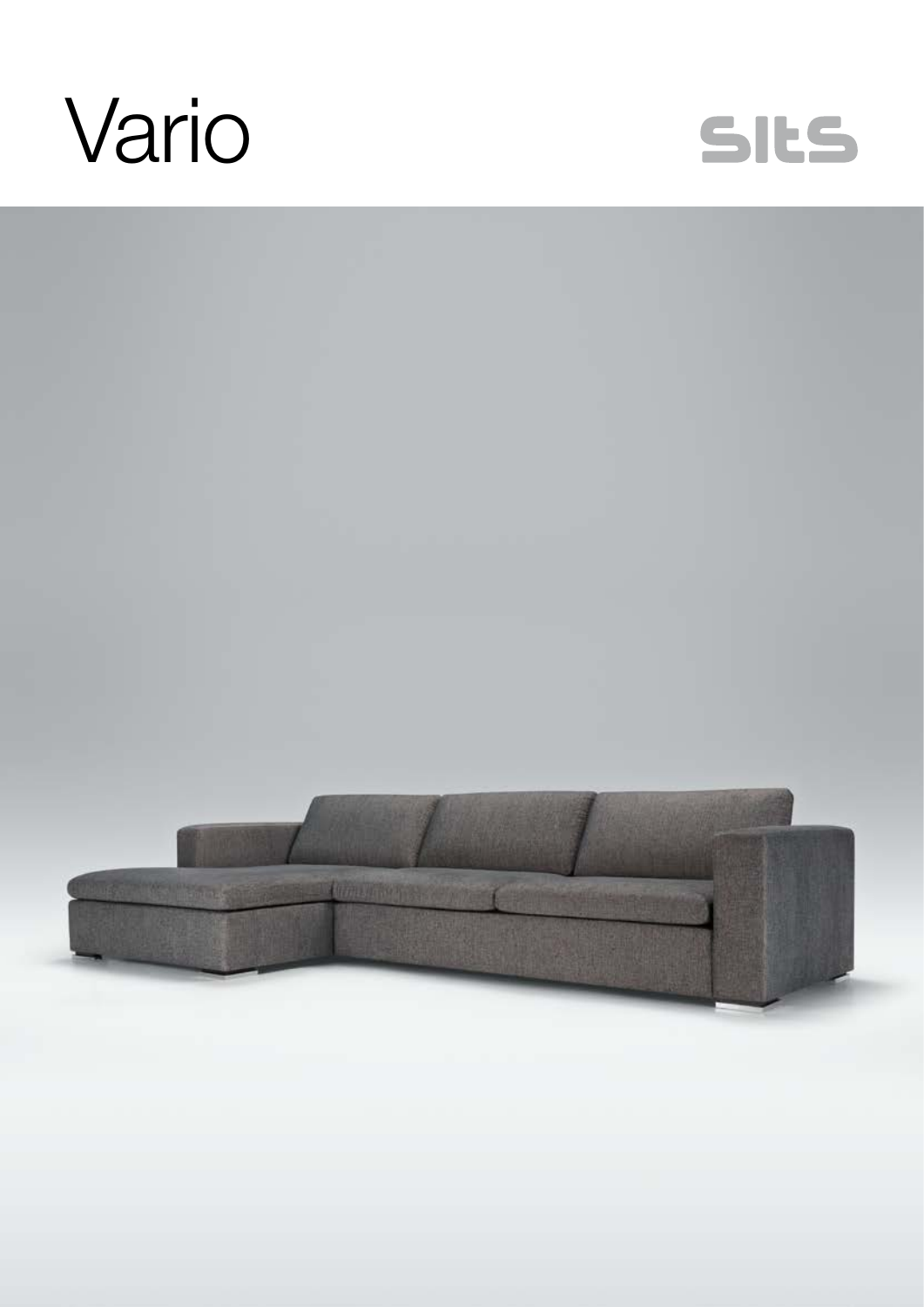# Vario UPHOLSTERY COMFORTS COVERS SPECIAL | fabric  $\int$  standard  $\int$  Fc  $\int$  fixed  $\int$   $\left[\frac{\text{m}}{\text{m}}\right]$  sofa bed ▒

#### Model available until 31st December 2022

Drawings show combinations with armrest I. Combinations with armrest II are properly shorter in width.



sofa bed left / or right + chaiselongue box right / or left pad 223x143 recommended





set 11 right / or left sofa bed left / or right + chaiselongue right / or left pad 223x143 recommended



265 168







box dimensions chaiselongue wide

set 12 right / or left sofa bed left / or right + chaiselongue wide box right / or left pad 223x143 recommended



set 13 right / or left sofa bed left / or right + chaiselongue wide right / or left pad 223x143 recommended